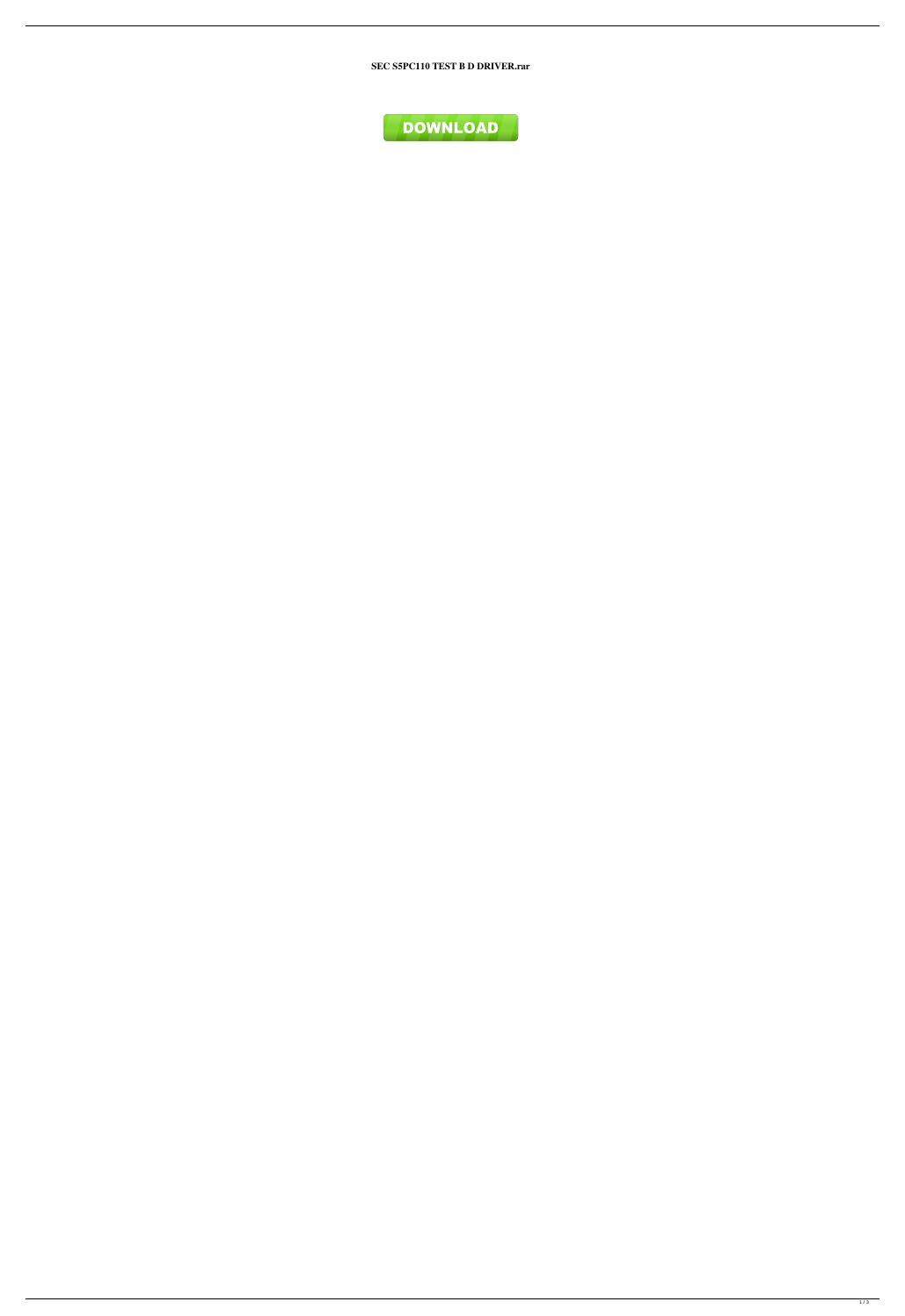Sec S5PC110 test B D driverrar. SEC S5PC110 TEST B D DRIVER.rar. TestLink: 1. Create a test (either Manual, or an automated test created with VBP command line tool). 2. In the test manager set the test type, and the stage. 3. Publish the test for testing. 4. Run the test! 5. When the test completes, go to the TestManager and view the test results. 6. Once you have identified problems with the test, work them out. 7. At any time you can rerun the test with the correct settings. For more details, see: Here is the link of the manual A: Thanks for all of the comments. I was able to figure out the issue. The problem was in my connection string. It was allowing an incorrect port and had a slash in it. I removed the slash and it worked perfectly. I also learned that the connection string was not "visible" on my machine and I had to set it in the code manually. Here is my working connection string: String ConnectionString = "jdbc:derby:NetManagerProCMT;url=jdbc:derby:Net ManagerProCMT;net.sourceforge.jtds.jdbc.Driver=net.sourceforge.jtds.jdbc.Driver;net.sourceforg e.jtds.jdbc.url=jdbc:derby:NetManagerProCMT;user=derby;password=derby"; This invention relates to voltage level shifting circuitry. More particularly, the invention relates to semiconductor devices for level shifting of input and output signals of integrated circuits. U.S. Pat. No. 5,878,774, entitled xe2x80x9cProcess and Apparatus for Detecting Input Signal Level Transitions in an Integrated Circuitxe2x80x9d, assigned to the assignee